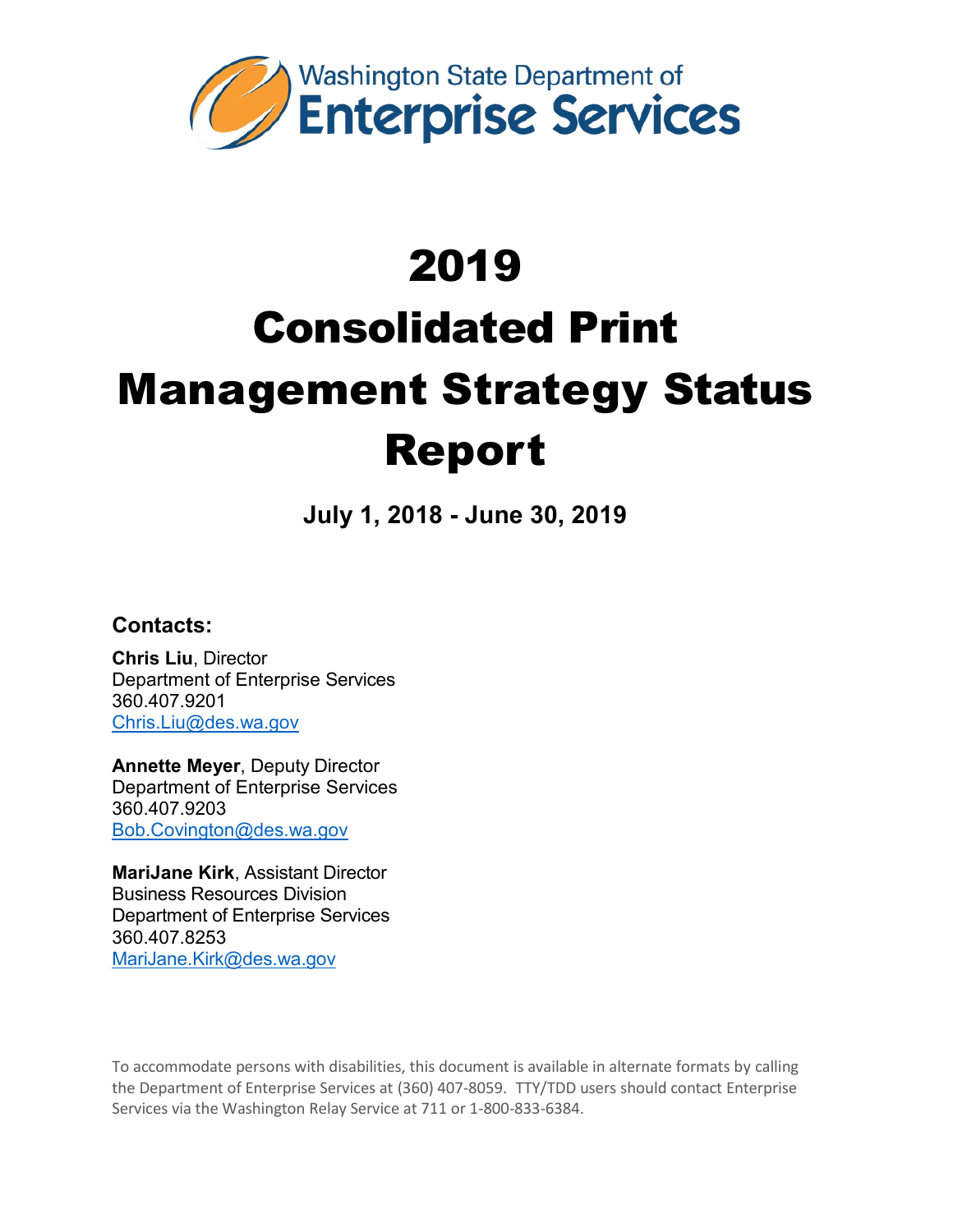# **I. Introduction**

## **Purpose**

The purpose of this report is to demonstrate agency compliance with requirements of [WAC](http://apps.leg.wa.gov/wac/default.aspx?cite=200-380)  [200-380.](http://apps.leg.wa.gov/wac/default.aspx?cite=200-380) The 2019 Consolidated Print Management Strategy Status Report provides a snapshot of progress on the statewide implementation of print management strategies.

[RCW 43.19.742](http://app.leg.wa.gov/RCW/default.aspx?cite=43.19.742) directs the Washington State Department of Enterprise Services to adopt guidelines and a print management rule for statewide use *"to improve the efficiency and minimize the costs of agency-based printing*…."

[WAC 200-380](http://apps.leg.wa.gov/wac/default.aspx?cite=200-380) directs state agencies to:

Adopt agency-wide policies, standards, and procedures governing the management of their print operations

Determine baseline print costs using life cycle cost analysis as defined by [RCW 39.26.010\(14\)](http://apps.leg.wa.gov/rcw/default.aspx?Cite=39.26.010) Submit annually an agency print management strategy report to Enterprise Services

In 2016, Enterprise Services and the Office of Financial Management jointly agreed to specific audit recommendations to improve state agency implementation of print management in the [2016 Ensuring Economical and Efficient Printing Performance Audit.](http://portal.sao.wa.gov/ReportSearch/Home/ViewReportFile?arn=1017881&isFinding=false&sp=false) Enterprise Services is providing this 2019 Consolidated Print Management Status Report to comply with recommendations 5-8 related to print management. The recommendations are:

- Publish each agency's progress on implementing the state's print management requirements so that the Governor, Legislature, and public can monitor their progress
- Continue to reach out to agencies to ensure they are aware of the state's print management requirements and guidelines
- Request that agencies report their baseline printing costs and how those costs have changed over time as a result of print management efforts
- Continue to offer training and assistance to agency personnel on print management

# **Key Terms**

As defined in [RCW 39.26.010\(1\),](http://app.leg.wa.gov/rcw/default.aspx?cite=39.26.010) "Agency" means any state office or activity of the executive and judicial branches of state government, including state agencies, departments, offices, divisions, boards, commissions, institutions of higher education as defined in RCW [28B.10.016,](http://apps.leg.wa.gov/RCW/default.aspx?cite=28B.10.016) and correctional and other types of institutions.

Print management is the overarching general term that applies to the management of all agency printing operations, including agency self-service and supplier generated printed material, services, and/or equipment.

Under the direction of [RCW 43.19.733\(3\),](http://apps.leg.wa.gov/RCW/default.aspx?cite=43.19.733) agencies with 1,000 or more employees *must use internal use managed print services*. Information about this aspect of operations is included in the individual reports.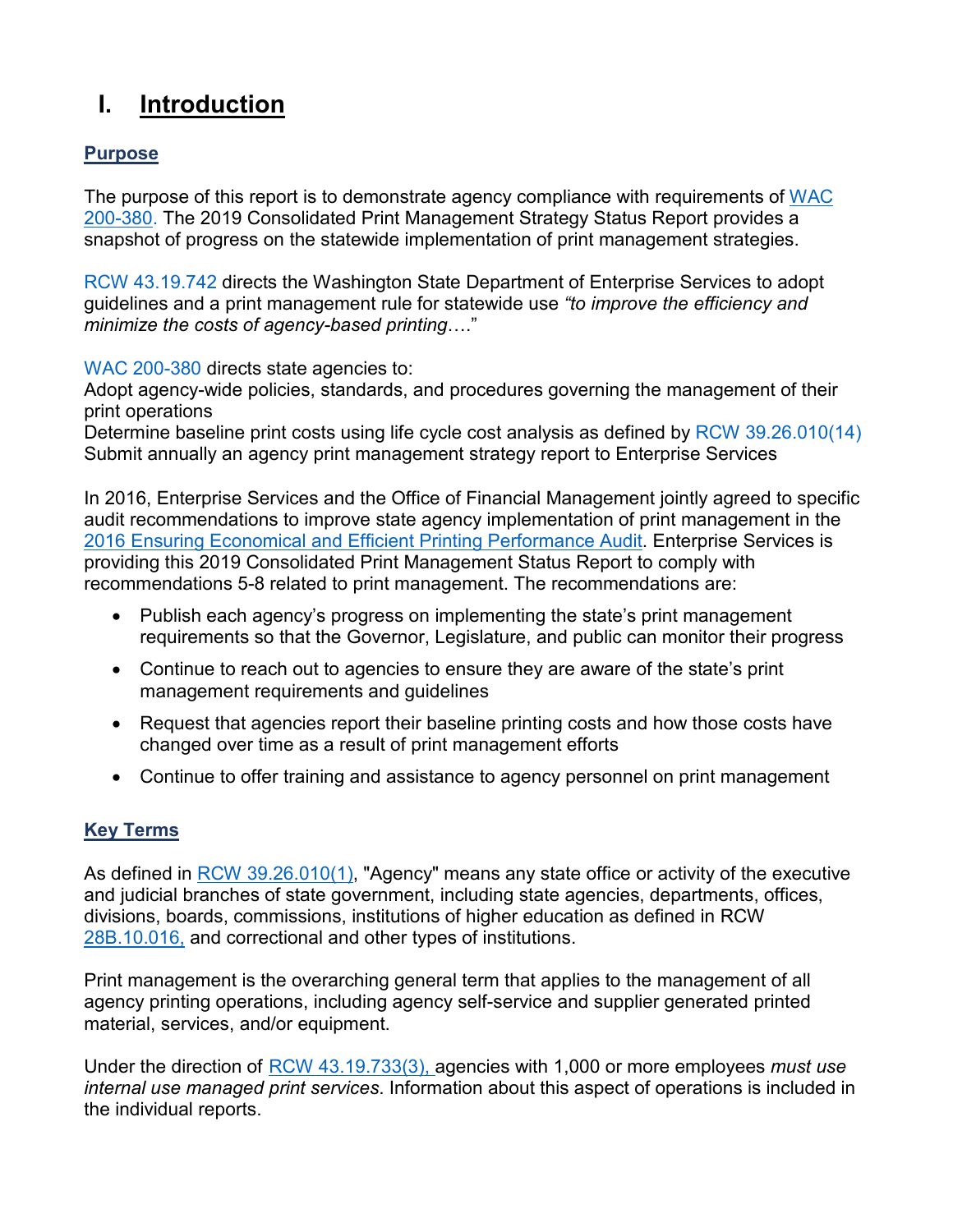*July 1, 2018 – June 30, 2019*

An agency *in-plant printing operation* has dedicated paid staff and equipment producing a variety of products for internal and/or external use with a fee structure. Some operate at cost recovery and others with an allocation or appropriation. For some, most of the work is for internal customers, while others produce products primarily for external customers, or a combination of both.

*Baseline print costs* include internal use print as well as print procurement.

*Internal use print* or *agency-based printing* means an agency's internal printing, which does not require a private sector print shop or another state agency print shop. It typically includes:

- Day-to-day administrative printing
- Managed print services contracts
- Supplies needed for plotters, copiers, or other multi-function devices and equipment

*Print Procurement* includes all printed products done for your agency by your in-plant print operations or other external print shops such as Enterprise Services' print operation in-plant, another agency's in-plant, or a commercial print vendor.

#### **Individual Reports**

Each individual report identifies key elements of their respective implementation progress and milestones, best practices, and operational efficiencies of external print procurement and internal print consumption. Enterprise Services used a survey tool to assist agencies in fulfilling their reporting requirements and to collect uniform and meaningful data. Individual agency specific print management policies, standards, and procedures are stored on the Enterprise [Services website](https://des.wa.gov/services/printing-mail/printing-services/print-management) and are not included in the annual report.

# **II. Participants**

The table below demonstrates agency compliance with requirements of [WAC 200-380.](http://apps.leg.wa.gov/wac/default.aspx?cite=200-380)

| <b>Agency Name</b>                              | Total<br>FTE | Report<br>Annually to<br>Enterprise<br><b>Services</b> | Adopt<br>Policies,<br><b>Procedures</b><br>and<br><b>Standards</b> | <b>Determine</b><br><b>Baseline</b><br>Cost | <b>Utilize</b><br><b>Managed Print</b><br>Services for<br>Agencies over<br>1,000 FTE's |
|-------------------------------------------------|--------------|--------------------------------------------------------|--------------------------------------------------------------------|---------------------------------------------|----------------------------------------------------------------------------------------|
| House of<br><b>Representatives</b>              | 369          | No                                                     | No                                                                 | <b>No</b>                                   | Not Applicable                                                                         |
| <b>Senate</b>                                   | 266          | <b>No</b>                                              | <b>No</b>                                                          | No                                          | Not Applicable                                                                         |
| <b>Joint Transportation</b><br><b>Committee</b> | 3            | No                                                     | No                                                                 | <b>No</b>                                   | Not Applicable                                                                         |
| Joint Leg. Audit &<br><b>Review Committee</b>   | 25           | <b>No</b>                                              | No                                                                 | <b>No</b>                                   | Not Applicable                                                                         |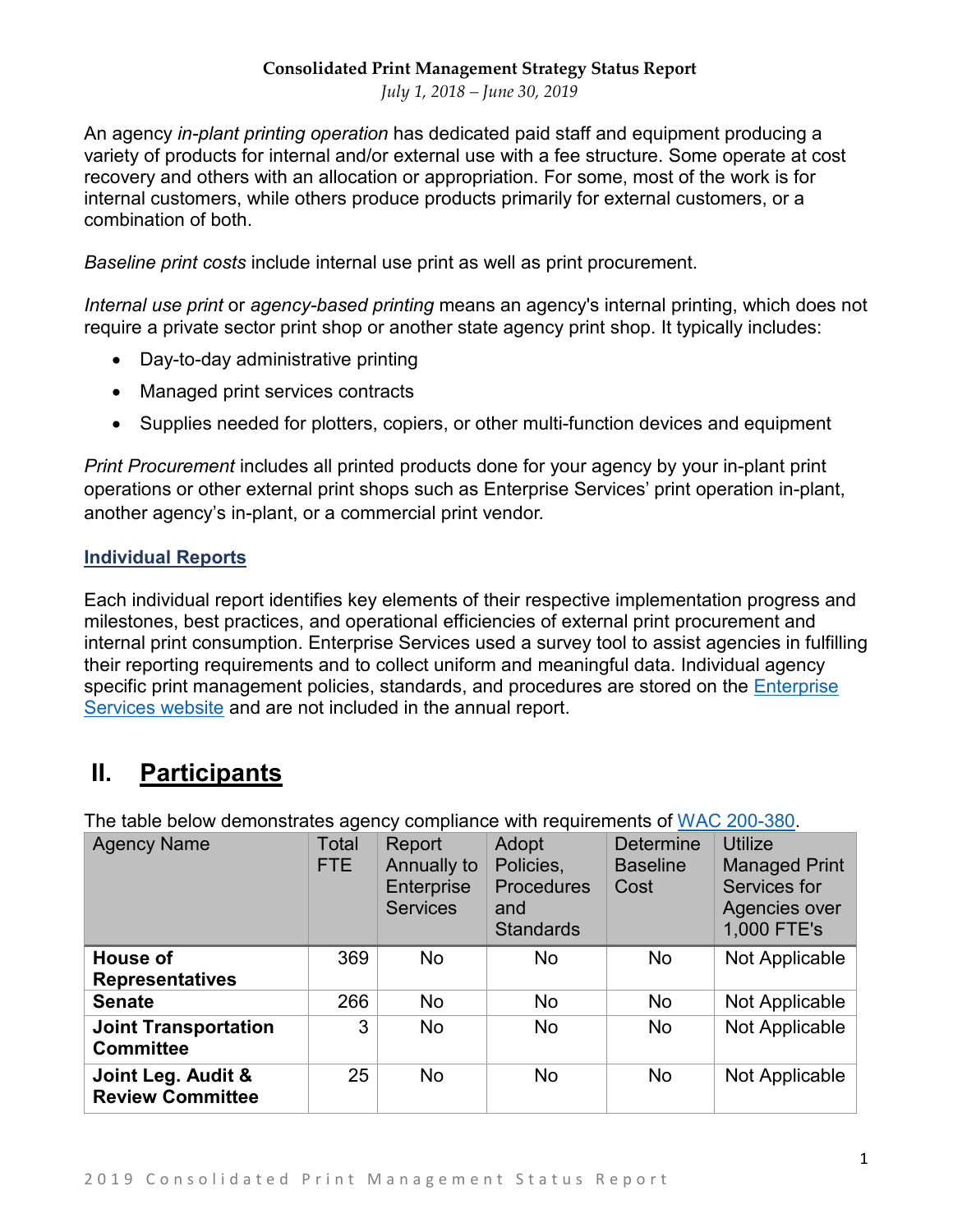| <b>Agency Name</b>                                   | <b>Total</b><br><b>FTE</b> | Report<br>Annually to<br>Enterprise<br><b>Services</b> | Adopt<br>Policies,<br><b>Procedures</b><br>and<br><b>Standards</b> | <b>Determine</b><br><b>Baseline</b><br>Cost | <b>Utilize</b><br><b>Managed Print</b><br>Services for<br>Agencies over<br>1,000 FTE's |
|------------------------------------------------------|----------------------------|--------------------------------------------------------|--------------------------------------------------------------------|---------------------------------------------|----------------------------------------------------------------------------------------|
| Leg Evaluation &<br><b>Account Prog Comm</b>         | 12                         | <b>No</b>                                              | No                                                                 | <b>No</b>                                   | Not Applicable                                                                         |
| <b>Office of State Actuary</b>                       | 17                         | <b>No</b>                                              | <b>No</b>                                                          | <b>No</b>                                   | Not Applicable                                                                         |
| <b>Office of Legislative</b><br><b>Support Svcs</b>  | 46                         | <b>No</b>                                              | <b>No</b>                                                          | No                                          | Not Applicable                                                                         |
| <b>Joint Legislative</b><br><b>Systems Committee</b> | 56                         | <b>No</b>                                              | <b>No</b>                                                          | <b>No</b>                                   | Not Applicable                                                                         |
| <b>Statute Law Committee</b>                         | 47                         | <b>No</b>                                              | <b>No</b>                                                          | <b>No</b>                                   | Not Applicable                                                                         |
| <b>Supreme Court</b>                                 | 61                         | <b>No</b>                                              | <b>No</b>                                                          | No                                          | Not Applicable                                                                         |
| <b>State Law Library</b>                             | 14                         | No                                                     | <b>No</b>                                                          | No                                          | Not Applicable                                                                         |
| <b>Court of Appeals</b>                              | 141                        | <b>No</b>                                              | No                                                                 | No                                          | Not Applicable                                                                         |
| <b>Commission On</b><br><b>Judicial Conduct</b>      | 10                         | <b>No</b>                                              | No                                                                 | No                                          | Not Applicable                                                                         |
| <b>Admin Office of the</b><br><b>Courts</b>          | 396                        | <b>No</b>                                              | <b>No</b>                                                          | <b>No</b>                                   | Not Applicable                                                                         |
| <b>Office of Public</b><br><b>Defense</b>            | 16                         | <b>No</b>                                              | No                                                                 | <b>No</b>                                   | Not Applicable                                                                         |
| <b>Office of Civil Legal</b><br>Aid                  | 3                          | <b>No</b>                                              | No                                                                 | <b>No</b>                                   | Not Applicable                                                                         |
| <b>Office of the Governor</b>                        | 54                         | <b>No</b>                                              | <b>No</b>                                                          | <b>No</b>                                   | Not Applicable                                                                         |
| <b>Office of Lieutenant</b><br>Governor              | 7                          | <b>No</b>                                              | <b>No</b>                                                          | No                                          | Not Applicable                                                                         |
| <b>Public Disclosure</b><br><b>Commission</b>        | 31                         | <b>No</b>                                              | <b>No</b>                                                          | No                                          | Not Applicable                                                                         |
| <b>Office of the Secretary</b><br>of State           | 280                        | <b>No</b>                                              | <b>No</b>                                                          | No                                          | Not Applicable                                                                         |
| <b>Governor's Office of</b><br><b>Indian Affairs</b> | $\overline{2}$             | No                                                     | No                                                                 | No                                          | Not Applicable                                                                         |
| <b>Comm on Asian</b><br><b>Pacific Amer Affairs</b>  | $\overline{2}$             | No                                                     | No                                                                 | <b>No</b>                                   | Not Applicable                                                                         |
| <b>Office of State</b><br>Treasurer                  | 68                         | No                                                     | <b>No</b>                                                          | No                                          | Not Applicable                                                                         |
| <b>Office of State Auditor</b>                       | 336                        | No                                                     | <b>No</b>                                                          | <b>No</b>                                   | Not Applicable                                                                         |
| <b>Comm on Salaries</b><br><b>Elected Officials</b>  | 2                          | Yes                                                    | No                                                                 | Yes                                         | Not Applicable                                                                         |
| <b>Office of Attorney</b><br><b>General</b>          | 1145                       | No                                                     | No                                                                 | No                                          | Not Applicable                                                                         |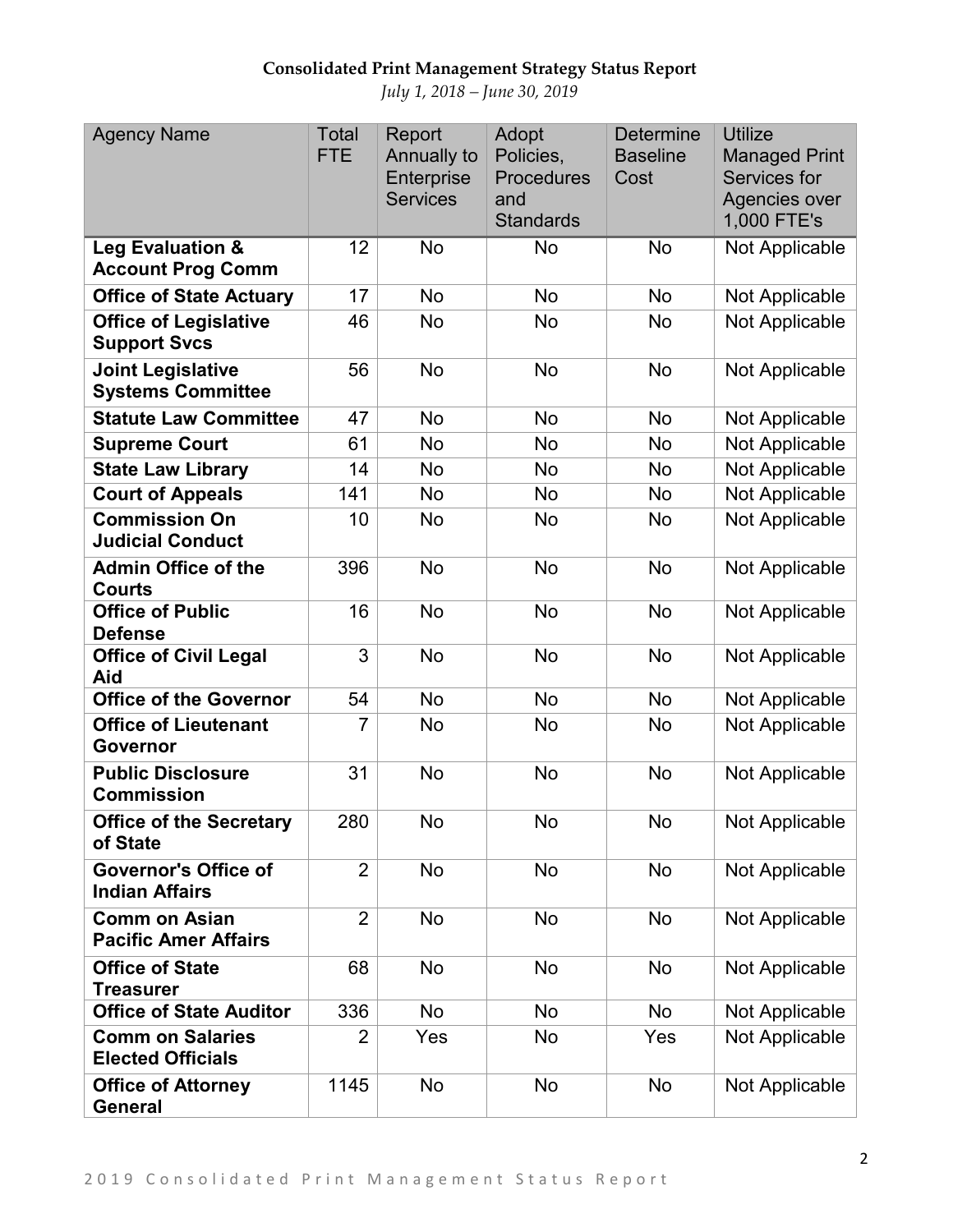| <b>Agency Name</b>                                       | <b>Total</b><br><b>FTE</b> | Report<br>Annually to<br>Enterprise<br><b>Services</b> | Adopt<br>Policies,<br>Procedures<br>and<br><b>Standards</b> | <b>Determine</b><br><b>Baseline</b><br>Cost | <b>Utilize</b><br><b>Managed Print</b><br>Services for<br>Agencies over<br>1,000 FTE's |
|----------------------------------------------------------|----------------------------|--------------------------------------------------------|-------------------------------------------------------------|---------------------------------------------|----------------------------------------------------------------------------------------|
| <b>Caseload Forecast</b><br><b>Council</b>               | 14                         | Yes                                                    | Yes                                                         | No                                          | Not Applicable                                                                         |
| <b>Dept of Financial</b><br><b>Institutions</b>          | 199                        | Yes                                                    | <b>No</b>                                                   | Yes                                         | Not Applicable                                                                         |
| Department of<br><b>Commerce</b>                         | 303                        | Yes                                                    | <b>No</b>                                                   | Yes                                         | Not Applicable                                                                         |
| <b>Economic &amp; Revenue</b><br><b>Forecast Council</b> | 6                          | Yes                                                    | Yes                                                         | Yes                                         | Not Applicable                                                                         |
| <b>Office of Financial</b><br><b>Management</b>          | 227                        | Yes                                                    | <b>No</b>                                                   | Yes                                         | Not Applicable                                                                         |
| <b>Wash State Health</b><br><b>Care Authority</b>        | 1313                       | <b>No</b>                                              | <b>No</b>                                                   | <b>No</b>                                   | Not Applicable                                                                         |
| Office of<br><b>Administrative</b><br><b>Hearings</b>    | 164                        | <b>No</b>                                              | <b>No</b>                                                   | <b>No</b>                                   | Not Applicable                                                                         |
| <b>State Lottery</b><br><b>Commission</b>                | 145                        | Yes                                                    | <b>No</b>                                                   | Yes                                         | Not Applicable                                                                         |
| <b>Washington State</b><br><b>Gambling Comm</b>          | 116                        | <b>No</b>                                              | <b>No</b>                                                   | <b>No</b>                                   | Not Applicable                                                                         |
| <b>Commission on</b><br><b>Hispanic Affairs</b>          | $\overline{2}$             | <b>No</b>                                              | <b>No</b>                                                   | <b>No</b>                                   | Not Applicable                                                                         |
| <b>Commission African-</b><br><b>American Affairs</b>    | $\overline{2}$             | <b>No</b>                                              | <b>No</b>                                                   | <b>No</b>                                   | Not Applicable                                                                         |
| <b>Human Rights</b><br><b>Commission</b>                 | 34                         | <b>No</b>                                              | <b>No</b>                                                   | <b>No</b>                                   | Not Applicable                                                                         |
| Department of<br><b>Retirement Systems</b>               | 252                        | Yes                                                    | No                                                          | Yes                                         | Not Applicable                                                                         |
| <b>State Investment</b><br><b>Board</b>                  | 104                        | <b>No</b>                                              | <b>No</b>                                                   | No                                          | Not Applicable                                                                         |
| <b>Department of</b><br><b>Revenue</b>                   | 1315                       | Yes                                                    | No                                                          | Yes                                         | Yes                                                                                    |
| <b>Board of Tax Appeals</b>                              | 17                         | No                                                     | No                                                          | <b>No</b>                                   | Not Applicable                                                                         |
| Off of Minority &<br><b>Women's Business</b>             | 24                         | Yes                                                    | <b>No</b>                                                   | No                                          | Not Applicable                                                                         |
| <b>Office of Insurance</b><br><b>Commissioner</b>        | 246                        | Yes                                                    | No                                                          | Yes                                         | Not Applicable                                                                         |
| <b>Consolidated Tech</b><br><b>Serv</b>                  | 562                        | No                                                     | No                                                          | <b>No</b>                                   | Not Applicable                                                                         |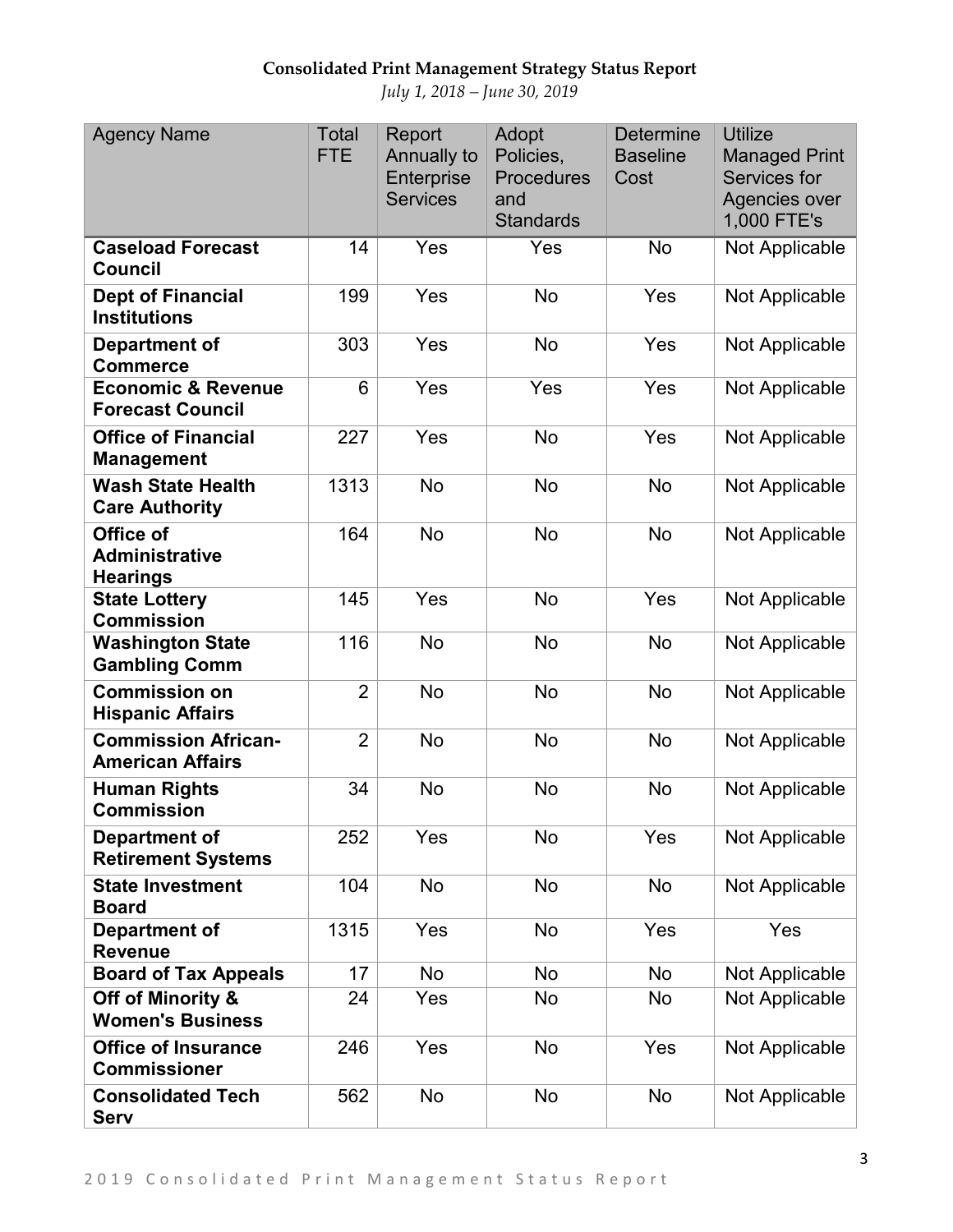| <b>Agency Name</b>                                  | <b>Total</b><br><b>FTE</b> | Report<br>Annually to<br>Enterprise<br><b>Services</b> | Adopt<br>Policies,<br><b>Procedures</b><br>and<br><b>Standards</b> | <b>Determine</b><br><b>Baseline</b><br>Cost | <b>Utilize</b><br><b>Managed Print</b><br>Services for<br>Agencies over<br>1,000 FTE's |
|-----------------------------------------------------|----------------------------|--------------------------------------------------------|--------------------------------------------------------------------|---------------------------------------------|----------------------------------------------------------------------------------------|
| <b>State Board of</b><br><b>Accountancy</b>         | 12                         | Yes                                                    | Yes                                                                | Yes                                         | Not Applicable                                                                         |
| <b>Department of</b><br><b>Enterprise Services</b>  | 801                        | Yes                                                    | Yes                                                                | Yes                                         | Not Applicable                                                                         |
| <b>Washington Horse</b><br><b>Racing Commission</b> | 16                         | <b>No</b>                                              | <b>No</b>                                                          | <b>No</b>                                   | Not Applicable                                                                         |
| <b>Board of Indust</b><br><b>Insurance Appeals</b>  | 164                        | Yes                                                    | <b>No</b>                                                          | <b>No</b>                                   | Not Applicable                                                                         |
| <b>Liquor and Cannabis</b><br><b>Board</b>          | 368                        | <b>No</b>                                              | <b>No</b>                                                          | <b>No</b>                                   | Not Applicable                                                                         |
| <b>Board of Pilotage</b><br><b>Commissioners</b>    | 3                          | <b>No</b>                                              | <b>No</b>                                                          | <b>No</b>                                   | Not Applicable                                                                         |
| <b>Utilities and</b><br><b>Transportation Comm</b>  | 176                        | Yes                                                    | <b>No</b>                                                          | Yes                                         | Not Applicable                                                                         |
| <b>Board for Volunteer</b><br><b>Firefighters</b>   | $\overline{4}$             | <b>No</b>                                              | <b>No</b>                                                          | <b>No</b>                                   | Not Applicable                                                                         |
| <b>Washington State</b><br><b>Patrol</b>            | 2443                       | Yes                                                    | <b>No</b>                                                          | Yes                                         | Yes                                                                                    |
| <b>Wa St Criminal Justice</b><br><b>Train Comm</b>  | 55                         | <b>No</b>                                              | <b>No</b>                                                          | <b>No</b>                                   | Not Applicable                                                                         |
| <b>Wash Traffic Safety</b><br><b>Commission</b>     | 21                         | Yes                                                    | <b>No</b>                                                          | Yes                                         | Not Applicable                                                                         |
| <b>Department of Labor</b><br>and Industries        | 3008                       | <b>No</b>                                              | <b>No</b>                                                          | <b>No</b>                                   | Not Applicable                                                                         |
| Department of<br>Licensing                          | 1522                       | No                                                     | No                                                                 | <b>No</b>                                   | Not Applicable                                                                         |
| <b>Military Department</b>                          | 330                        | No                                                     | No                                                                 | <b>No</b>                                   | Not Applicable                                                                         |
| <b>Public Employment</b><br><b>Relations Comm</b>   | 41                         | No                                                     | No                                                                 | No                                          | Not Applicable                                                                         |
| <b>Dept of Social and</b><br><b>Health Services</b> | 15388                      | Yes                                                    | Yes                                                                | Yes                                         | Yes                                                                                    |
| <b>Department of Health</b>                         | 1822                       | Yes                                                    | No                                                                 | <b>No</b>                                   | Yes                                                                                    |
| <b>Department of</b><br><b>Veterans Affairs</b>     | 856                        | No                                                     | <b>No</b>                                                          | No                                          | Not Applicable                                                                         |
| Dept of Children,<br>Youth, & Families              | 4021                       | <b>No</b>                                              | <b>No</b>                                                          | <b>No</b>                                   | Not Applicable                                                                         |
| <b>Department of</b><br><b>Corrections</b>          | 8554                       | Yes                                                    | Yes                                                                | Yes                                         | Yes                                                                                    |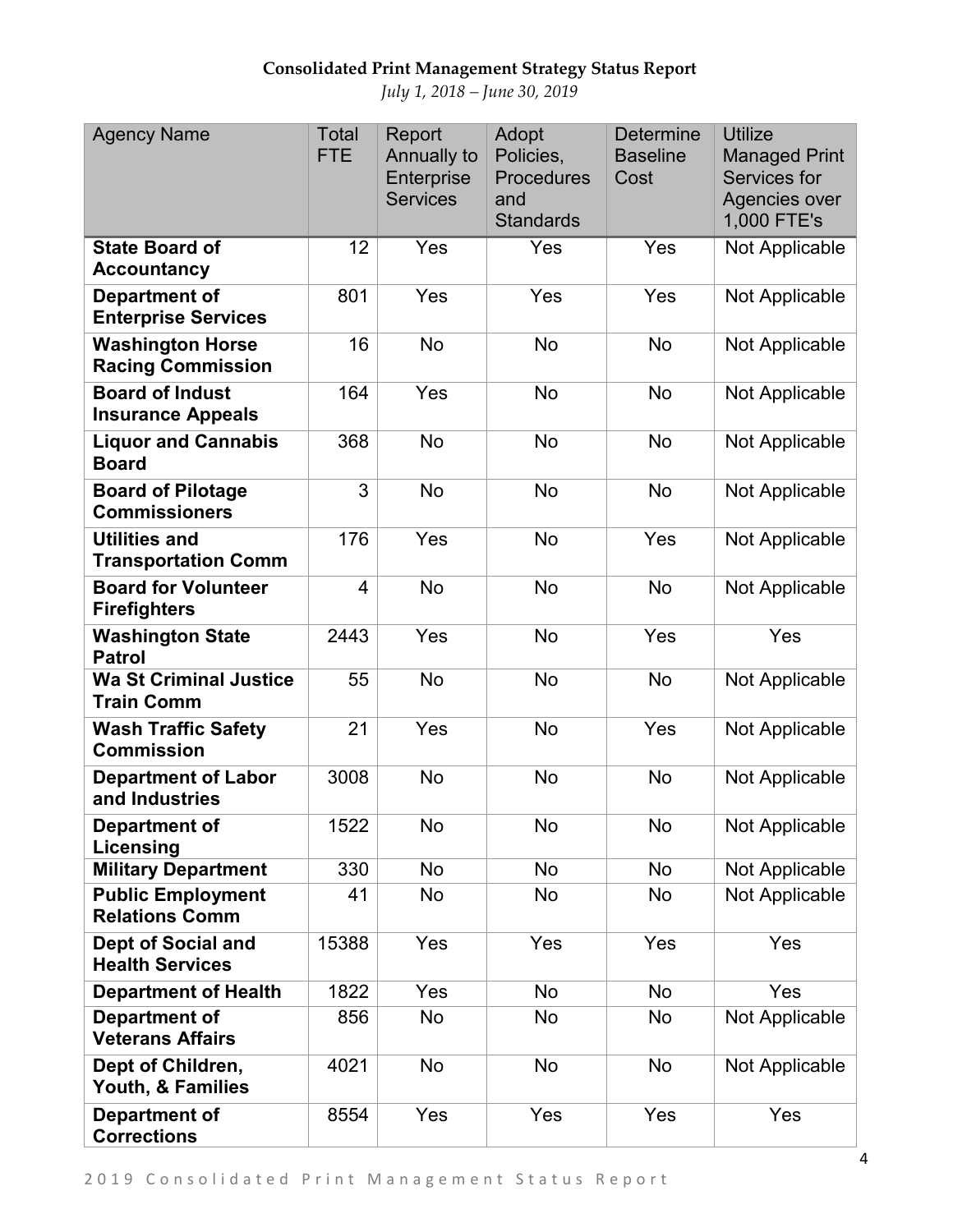| <b>Agency Name</b>                                      | <b>Total</b><br><b>FTE</b> | Report<br>Annually to<br>Enterprise<br><b>Services</b> | Adopt<br>Policies,<br><b>Procedures</b><br>and<br><b>Standards</b> | <b>Determine</b><br><b>Baseline</b><br>Cost | <b>Utilize</b><br><b>Managed Print</b><br>Services for<br>Agencies over<br>1,000 FTE's |
|---------------------------------------------------------|----------------------------|--------------------------------------------------------|--------------------------------------------------------------------|---------------------------------------------|----------------------------------------------------------------------------------------|
| <b>Dept of Services for</b><br>the Blind                | 80                         | No                                                     | No                                                                 | No                                          | Not Applicable                                                                         |
| <b>Student Achievement</b><br><b>Council</b>            | 110                        | Yes                                                    | <b>No</b>                                                          | Yes                                         | Not Applicable                                                                         |
| <b>LEOFF 2 Retirement</b><br><b>Board</b>               | $\overline{7}$             | Yes                                                    | <b>No</b>                                                          | <b>No</b>                                   | Not Applicable                                                                         |
| <b>Supt of Public</b><br><b>Instruction</b>             | 388                        | <b>No</b>                                              | <b>No</b>                                                          | <b>No</b>                                   | Not Applicable                                                                         |
| <b>State School for the</b><br><b>Blind</b>             | 98                         | <b>No</b>                                              | <b>No</b>                                                          | <b>No</b>                                   | Not Applicable                                                                         |
| <b>WA St. Center for Child</b><br><b>Deafness</b>       | 126                        | <b>No</b>                                              | No                                                                 | No                                          | Not Applicable                                                                         |
| <b>Workforce Train &amp;</b><br><b>Educ Coord Board</b> | 25                         | <b>No</b>                                              | <b>No</b>                                                          | <b>No</b>                                   | Not Applicable                                                                         |
| <b>Dept of Arch and Hist</b><br><b>Preservation</b>     | 20                         | <b>No</b>                                              | <b>No</b>                                                          | <b>No</b>                                   | Not Applicable                                                                         |
| University of<br>Washington                             | 22809                      | <b>No</b>                                              | <b>No</b>                                                          | <b>No</b>                                   | Not Applicable                                                                         |
| <b>Washington State</b><br><b>University</b>            | 6582                       | <b>No</b>                                              | <b>No</b>                                                          | <b>No</b>                                   | Not Applicable                                                                         |
| <b>Eastern Washington</b><br><b>University</b>          | 1438                       | Yes                                                    | Yes                                                                | Yes                                         | <b>No</b>                                                                              |
| <b>Central Washington</b><br><b>University</b>          | 1548                       | <b>No</b>                                              | <b>No</b>                                                          | <b>No</b>                                   | Not Applicable                                                                         |
| <b>The Evergreen State</b><br>College                   | 641                        | Yes                                                    | No                                                                 | No                                          | Not Applicable                                                                         |
| <b>Western Washington</b><br><b>University</b>          | 1787                       | No                                                     | No                                                                 | No                                          | Not Applicable                                                                         |
| <b>Washington State Arts</b><br><b>Commission</b>       | 13                         | Yes                                                    | Yes                                                                | Yes                                         | Not Applicable                                                                         |
| <b>Washington State</b><br><b>Historical Society</b>    | 39                         | Yes                                                    | Yes                                                                | Yes                                         | Not Applicable                                                                         |
| <b>East Wash State</b><br><b>Historical Society</b>     | 32                         | <b>No</b>                                              | <b>No</b>                                                          | No                                          | Not Applicable                                                                         |
| Department of<br><b>Transportation</b>                  | 4858                       | Yes                                                    | No                                                                 | Yes                                         | No                                                                                     |
| <b>County Road</b><br><b>Administration Board</b>       | 17                         | No                                                     | No                                                                 | No                                          | Not Applicable                                                                         |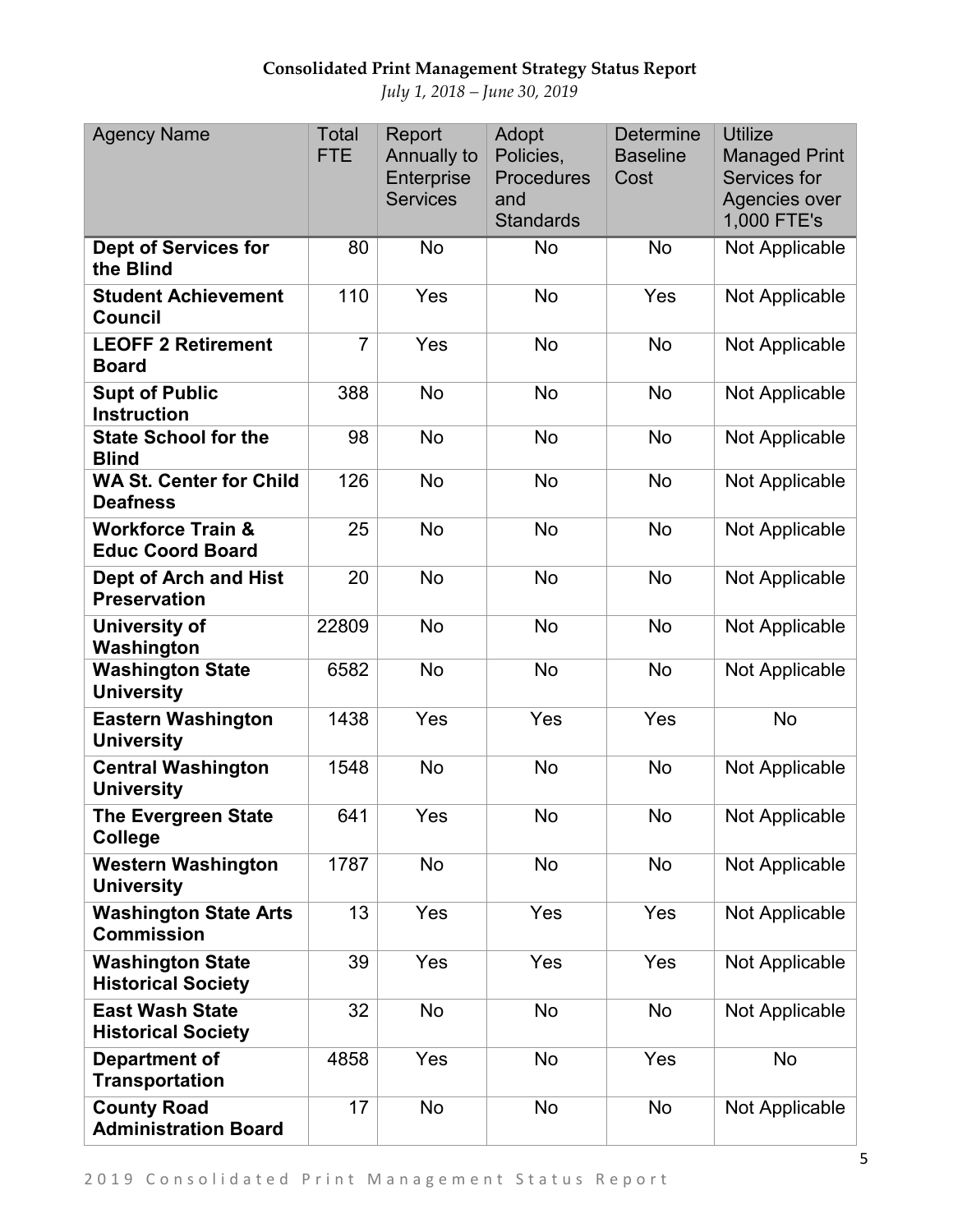*July 1, 2018 – June 30, 2019*

| <b>Agency Name</b>                                     | Total<br><b>FTE</b> | Report<br>Annually to<br>Enterprise<br><b>Services</b> | Adopt<br>Policies,<br><b>Procedures</b><br>and<br><b>Standards</b> | <b>Determine</b><br><b>Baseline</b><br>Cost | <b>Utilize</b><br><b>Managed Print</b><br>Services for<br>Agencies over<br>1,000 FTE's |
|--------------------------------------------------------|---------------------|--------------------------------------------------------|--------------------------------------------------------------------|---------------------------------------------|----------------------------------------------------------------------------------------|
| <b>Transportation</b><br><b>Improvement Board</b>      | 16                  | <b>No</b>                                              | <b>No</b>                                                          | <b>No</b>                                   | Not Applicable                                                                         |
| <b>Transportation</b><br><b>Commission</b>             | 10                  | <b>No</b>                                              | <b>No</b>                                                          | <b>No</b>                                   | Not Applicable                                                                         |
| <b>Freight Mobility</b><br><b>Strategic Invest</b>     | $\overline{2}$      | <b>No</b>                                              | <b>No</b>                                                          | <b>No</b>                                   | Not Applicable                                                                         |
| <b>Columbia River Gorge</b><br><b>Commission</b>       | $\overline{7}$      | Yes                                                    | Yes                                                                | Yes                                         | Not Applicable                                                                         |
| <b>Department of Ecology</b>                           | 1701                | Yes                                                    | Yes                                                                | Yes                                         | Yes                                                                                    |
| <b>Wa Pollution Liab</b><br><b>Insurance Program</b>   | 11                  | Yes                                                    | No                                                                 | Yes                                         | Not Applicable                                                                         |
| <b>State Parks and</b><br><b>Recreation Comm</b>       | 711                 | Yes                                                    | <b>No</b>                                                          | Yes                                         | Not Applicable                                                                         |
| <b>Rec/Conserv Funding</b><br><b>Board</b>             | 40                  | <b>No</b>                                              | <b>No</b>                                                          | <b>No</b>                                   | Not Applicable                                                                         |
| <b>Environmental &amp; Land</b><br><b>Use Hearings</b> | 16                  | Yes                                                    | <b>No</b>                                                          | <b>No</b>                                   | Not Applicable                                                                         |
| <b>State Conservation</b><br><b>Commission</b>         | 20                  | <b>No</b>                                              | <b>No</b>                                                          | <b>No</b>                                   | Not Applicable                                                                         |
| <b>Department of Fish</b><br>and Wildlife              | 1607                | Yes                                                    | Yes                                                                | Yes                                         | Yes                                                                                    |
| <b>Puget Sound</b><br><b>Partnership</b>               | 37                  | <b>No</b>                                              | No                                                                 | <b>No</b>                                   | Not Applicable                                                                         |
| <b>Department of Natural</b><br><b>Resources</b>       | 1528                | <b>No</b>                                              | <b>No</b>                                                          | <b>No</b>                                   | Not Applicable                                                                         |
| Department of<br><b>Agriculture</b>                    | 878                 | No                                                     | No                                                                 | No                                          | Not Applicable                                                                         |
| <b>Employment Security</b><br><b>Department</b>        | 1694                | Yes                                                    | Yes                                                                | Yes                                         | Yes                                                                                    |
| <b>Community/Technical</b><br><b>College System</b>    | 15997               | No                                                     | No                                                                 | No                                          | Not Applicable                                                                         |

Since 2015, extensive outreach has been done to increase awareness of Print Management requirements. Reasons why agencies may not have started implementing Print Management strategies may include:

• Lack of awareness, there is no centralized list that identifies who is responsible for Print Management within each agency.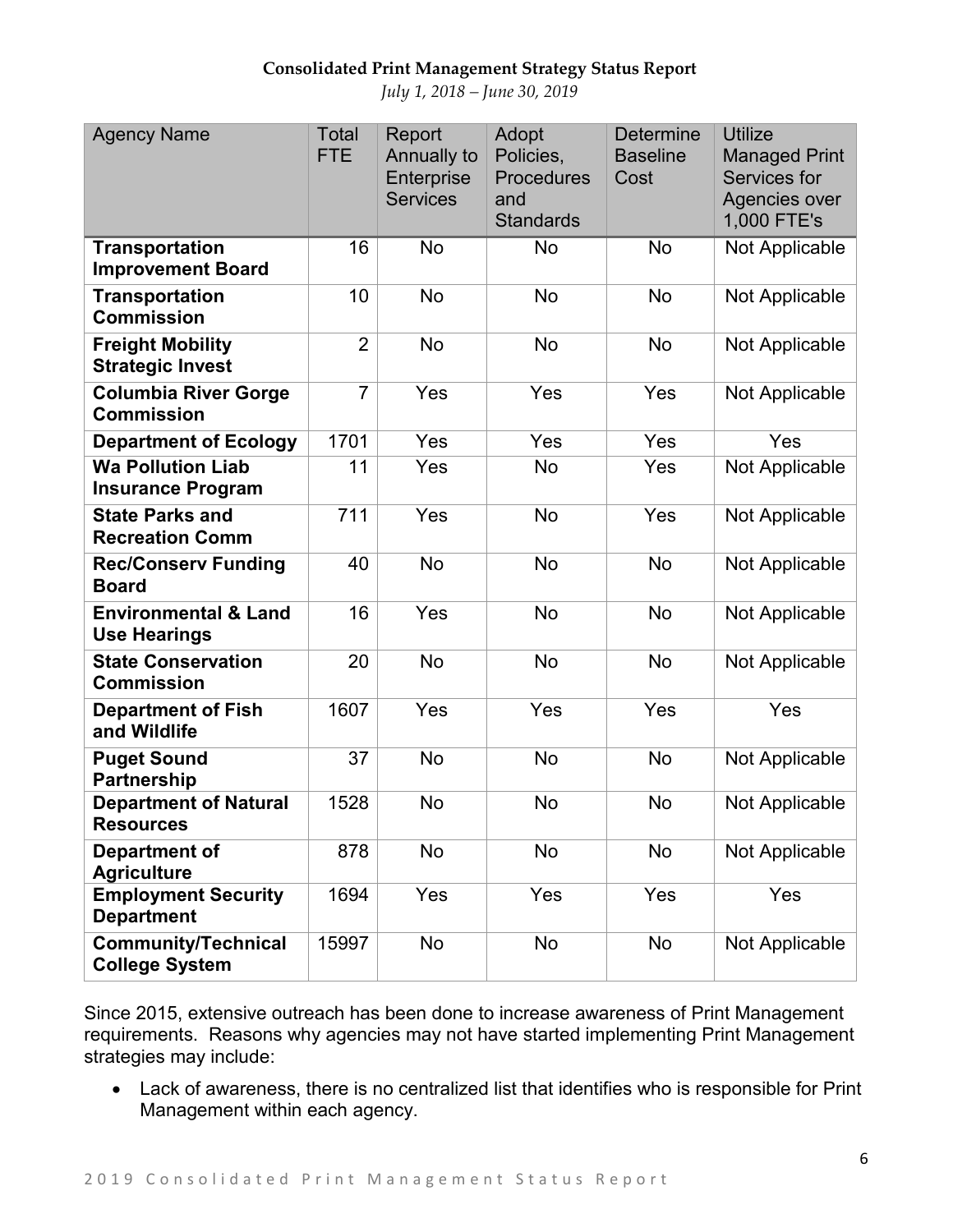- Responsibilities of positions within each agency vary. Some agencies may not have identified a resource for Print Management or the agency designee may not have authority to implement agency-wide strategies.
- Limited staff resources, agencies may be having difficulty fulfilling Print Management requirements given other mission-critical activities.

This document consolidates the print management strategy reports submitted by 57 Washington state agencies describing their respective print management practices for the period of July 1, 2018 to June 30, 2019.

| <b>Agency Type</b>            | 2017 | 2018 | 2019 |
|-------------------------------|------|------|------|
| <b>State Agencies</b>         | 35   | 32   | 24   |
| <b>Boards and Commissions</b> | 36   | 23   | 14   |
| <b>Higher Education</b>       | 34   | 23   | 19   |
| Total                         | 105  | 78   | 57   |

- Eleven agencies with 1,000 or more FTEs submitted annual reports.
- Fifteen agencies of varying sizes operate in-plant printing services.
- Thirty-seven of the 57 agencies reporting have fewer than 500 FTEs.



# **III. Milestones Toward Print Management Implementation Statewide**

Key findings include status of compliance, targets dates, and progress. The survey asked each agency when it would adopt a print management policy, standards, and procedures if they did not currently have these required documents adopted as of June 30, 2019. The chart below shows the targeted adoption schedule for the majority of the 57 survey respondents.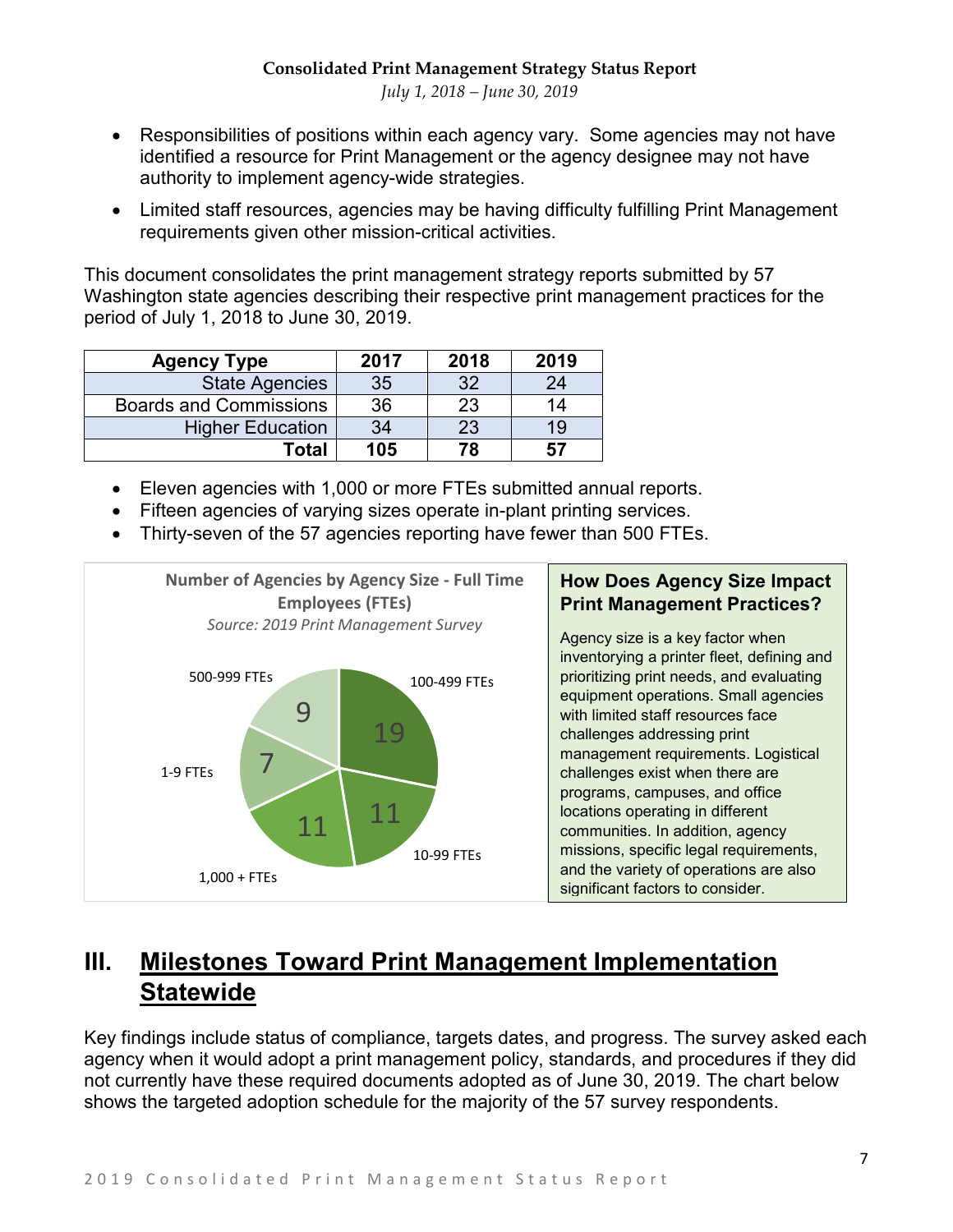*July 1, 2018 – June 30, 2019*

## **Adoption Status of Print Management Policy, Standards, and Procedures as of June 30, 2019**

| Policy                   |                 | Standards         |    | Procedures        |    |
|--------------------------|-----------------|-------------------|----|-------------------|----|
| Completed                | 17              | Completed         | 21 | Completed         | 23 |
| <b>Completed by FY20</b> | 18 <sup>1</sup> | Completed by FY20 | 19 | Completed by FY20 |    |
| <b>Completed by FY21</b> | 11              | Completed by FY21 | 13 | Completed by FY21 | 13 |

## **Managed Print Practices and Policy Development Status**

There are eleven agencies with greater than 1,000 full time equivalents (FTEs) that submitted a report in 2019. The survey asked all agencies regardless of size to share if they are utilizing managed print services (required for 1,000 or greater).

Twenty-three agencies currently use managed print services. Based on the 2019 survey, ten of these agencies have 1,000 FTEs or more, while thirteen of them have less. This means that regardless of size of this requirement, agencies see a benefit to utilizing managed print services.

# **IV. Outreach - Statewide Print Management Strategies Team & Information**

Enterprise Services convenes a Statewide Print Management Strategies Team on a semiannual basis to further statewide collaboration. This ad-hoc team includes self-engaged representatives from a variety of state agencies, boards, commissions, and institutions of higher education. During this reporting period, 50 agencies identified participation on this team. Using WebEx technology has increased statewide participation and reduced travel burdens on agencies.

The forum is an opportunity to develop a community of efficient and economical print operations and options. Enterprise Services develops fact sheets and presentations based on input from this team to address common questions about a variety of topics and team members from different agencies contribute by presenting during meetings. The goals of the statewide team include:

- Learning from each other by sharing success stories, best practices, challenges, and efforts resolve common barriers
- Gaining awareness of the roles of in-plant and internal use print operations
- Understanding the critical elements of policies, standards, and procedures
- Defining meaningful cost data to track and report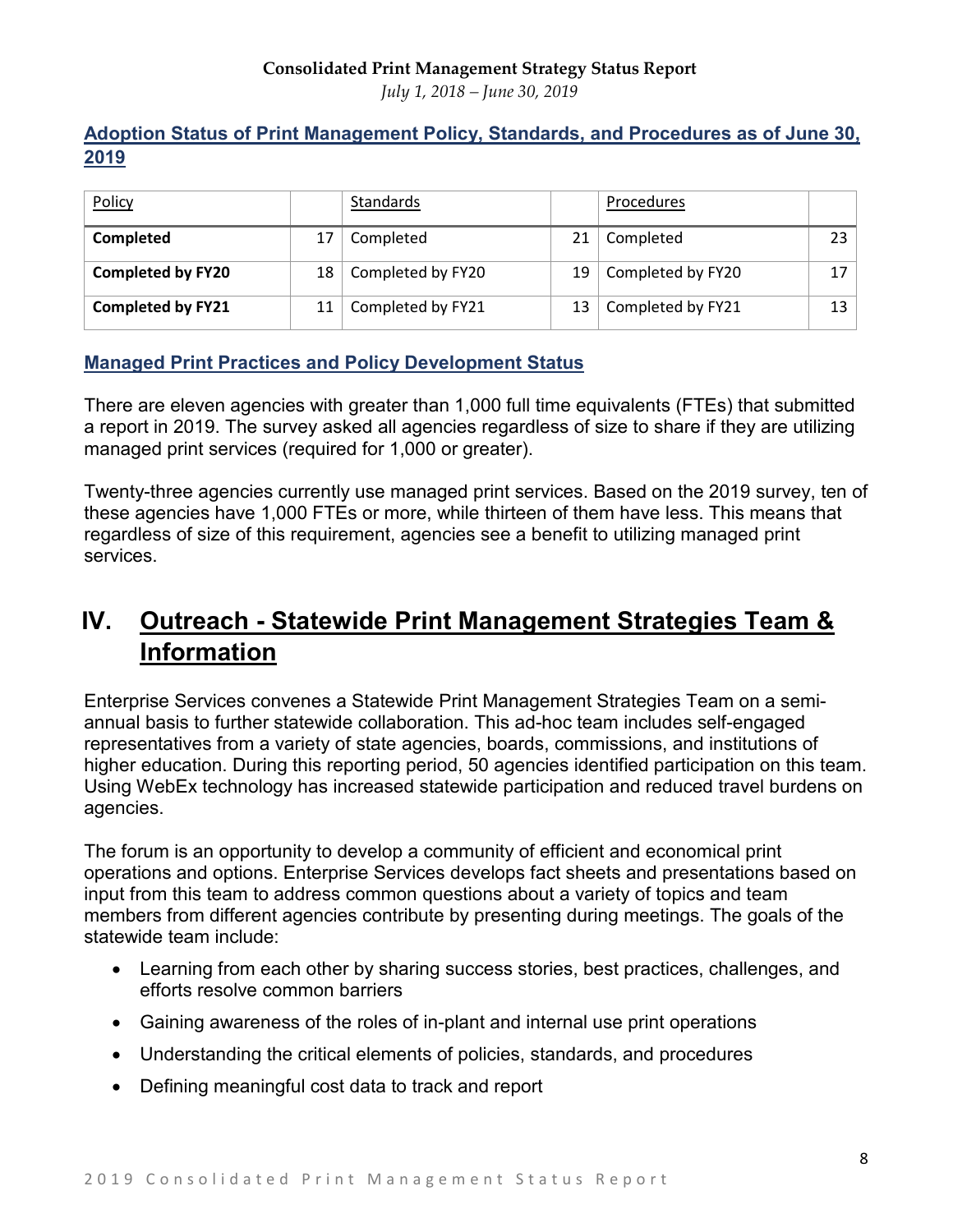*July 1, 2018 – June 30, 2019*

# **V. Print-Related Expenditures**

This 2019 report includes individual agency specific baseline print costs, i.e. internal use print as well as print procurement. The variety of each agency's services, size, mission, types of procurement and customer needs, and the lack of consistently used definitions created challenges for establishing a simple uniform fiscal tracking approach. Small agencies, boards and commissions, and most institutions of higher education have different organizational structures than the eleven agencies with more than 1,000 FTEs. For all agencies, the number of different office locations or campuses across the state creates additional complexity.

There are a variety of unique external print procurement approaches and internal use printing practices used to meet their respective day-to-day administrative needs.

The following summarizes the observations from the past few years:

- 1. Enterprise Services continues to encourage each agency to examine their respective print needs and procurement procedures and define the best tracking approach to meet their needs.
- 2. Through the survey results and the discussions at the semi-annual meetings, most agencies are supportive of tracking meaningful data to show increases in efficiencies in print practices.
- 3. The statewide team will continue to focus on this topic to compare common metrics related to printing operations and procurement.
- 4. In the future, it is likely that a common list of broadly defined expenditure types used by agencies that share common accounting systems and agency attributes will surface during semi-annual meetings.
- 5. Enterprise Services and several other agencies worked with the Office of Financial Management to streamline the options related to print procurement in the existing *Chart of Accounts*.
- 6. The diversity of accounting systems and reporting requirements among the different agency types and sizes creates challenges in exact apples to apples comparisons of expenditures on a statewide basis.

The following is the print spend data reported in 2019:

- 48 Agencies reported print spend
- Total print cost: \$30,595,079
- Total internal use cost \$21,268,451
- Total external use cost \$9,326,628

# **VI. Continued Success and Next Steps**

Enterprise Services will support print management implementation statewide by continuing to conduct outreach, promote the benefits of compliance with the requirements, and encourage expanded engagement in print management. The following list includes activities that Enterprise Services is required in RCW and WAC to perform: